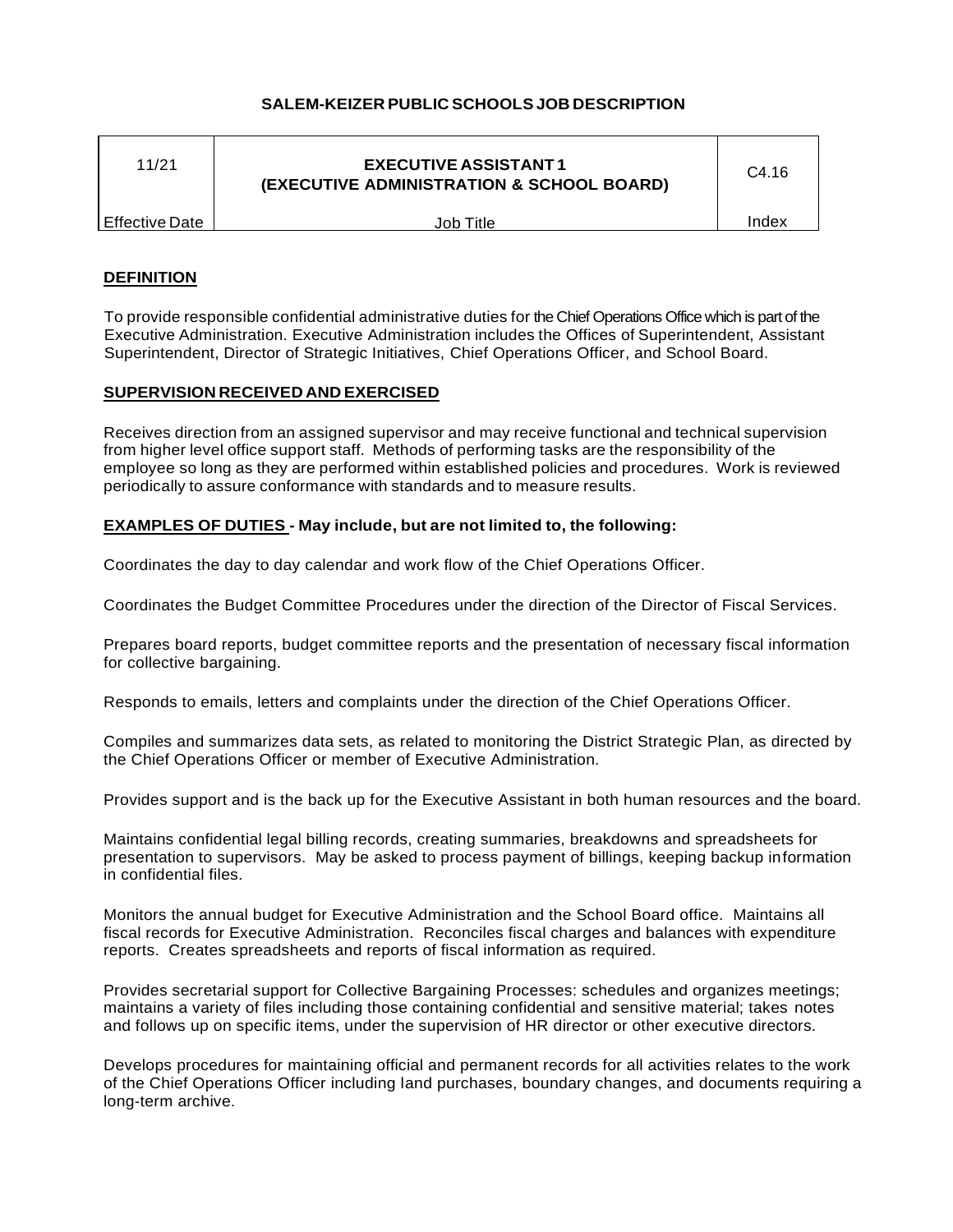Organizes and coordinates conferences, workshops, meetings, and other travel arrangements as necessary for the Chief Operations Officer, School Board, Superintendent, and/or Executive Cabinet.

Proofreads and edits a variety of materials from Chief Operations Officer or other members of Executive Administration.

Completes other tasks related to Executive Administration as part of a team of executive assistants in order to streamline workflow and to provide back up for school board meetings, collective bargaining or vacation periods.

Processes all expenses for the Chief Operations Officer, preparing necessary fiscal forms.

Composes routine correspondence for Superintendent and School Board offices as necessary, typing and updating a variety of written materials.

Types high volume of written material including letters, minutes, reports, agendas, statistical data, charts from rough draft, or verbal instructions; types proofreads and processes documents.

Proofreads and edits a variety of materials from Superintendent's and School Board offices.

Types high volume of written material including letters, minutes, reports, agendas, statistical data, charts from rough draft, or verbal instructions; types, proofreads and processes documents.

Performs other related duties as assigned.

## **MINIMUM QUALIFICATIONS**

## **Knowledge of:**

Work organization and research techniques sufficient to collect, analyze, and interpret data.

English usage, spelling, grammar and punctuation.

Modern office methods, procedures and office computer hardware and software.

Principles and practices of business letter writing.

Record keeping principles and procedures.

## **Ability to:**

Quickly acquire a working knowledge of departmental policies and procedures.

Perform secretarial and administrative support functions requiring independent judgment, decisionmaking and problem solving.

Research information and compose memos, letters and other correspondence.

Summarize sets of data.

Plan, organize, prioritize and complete a high volume of work in a timely and efficient manner.

Operate a computer to enter, revise, and retrieve information, or for word processing and data collecting capabilities.